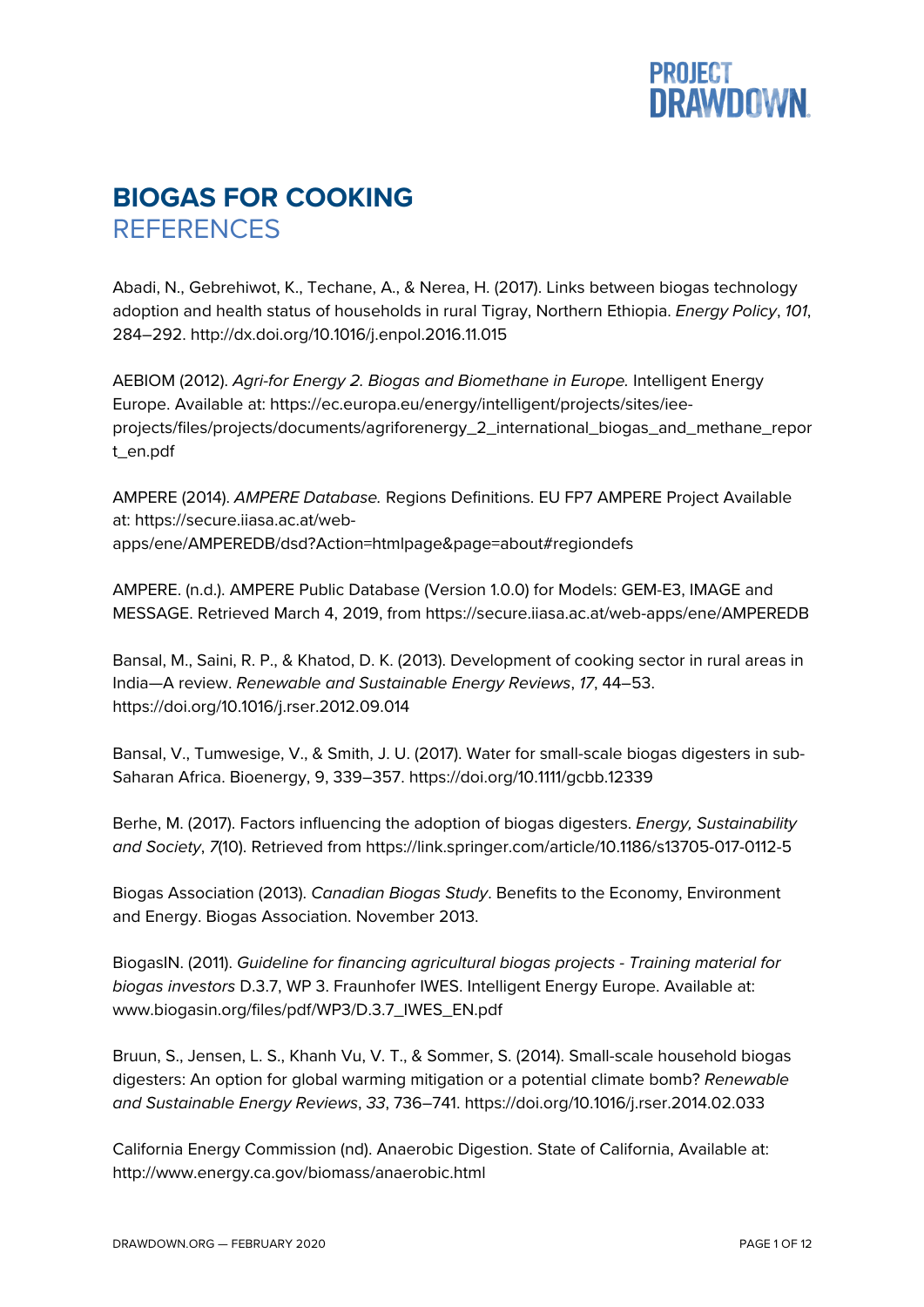Cao, Y., Pawłowski, A. (2012). Sewage sludge-to-energy approaches based on anaerobic digestion and pyrolysis: brief overview and energy efficiency assessment. Renew. Sustain. Energy Rev., 16 (3) (2012), pp. 1657–1665

Caruso, W., Sorenson, D., Mossa, A.. Alternative Energy Technologies – High tech Solutions for urban Carbon Reduction. WPI and Merton. Centre for Environment Education. (2019). Retrieved from The GEP Small Grants Program website: https://www.sgpindia.org

Chadwick, D. et al. (2011). Manure management: Implications for greenhouse gas emissions. Animal Feed Science and Technology 166– 167 (2011) 514– 531

Clemens, H., Bailis, R., Nyambane, A., & Ndung'u, V. (2018). Africa Biogas Partnership Program: A review of clean cooking implementation through market development in East Africa. *Energy for Sustainable Development*, *46*, 23–31. https://doi.org/10.1016/j.esd.2018.05.012

Clemens, H., Bailis, R., Nyambane, A., & Ndung'u, V. (2018). Africa Biogas Partnership Program: A review of clean cooking implementation through market development in East Africa. Energy for Sustainable Development, 46, 23–31. https://doi.org/10.1016/j.esd.2018.05.012

Daioglou, V., van Ruijven, B. J., & van Vuuren, D. P. (2012). Model projections for household energy use in developing countries. *Energy*, *37*(1), 601–615. https://doi.org/10.1016/j.energy.2011.10.044

Daioglou, V., van Ruijven, B. J., & van Vuuren, D. P. (2012). Model projections for household energy use in developing countries. Energy, 37(1), 601–615. https://doi.org/10.1016/j.energy.2011.10.044

Demierre, J., Bazilian, M., Carbajal, J., Sherpa, S., & Modi, V. (2015). Potential for regional use of East Africa's natural gas. *Applied Energy*, *143*, 414–436. http://doi.org/10.1016/j.apenergy.2015.01.012

Diouf, B., & Miezan, E. (2019). The biogas initiative in developing countries, from technical potential to failure: The case study of Senegal. Renewable and Sustainable Energy Reviews, 101, 248–254. https://doi.org/10.1016/j.rser.2018.11.011

Dooho, C., Guernsey, J. R., Gibson, M. D., & VanLeeuwen, J. (2015). Impact of biogas digesters on cookhouse volatile organic compound exposure for rural Kenyan farm women. Journal of Exposure Science and Environmental Epidemiology, 25, 167–174.

Duerr, M., Gair, S., Cruden, A, McDonald, J. (2005). *The Design of a Hydrogen Organic Fuel Source/Fuel Cell Plant.* International Hydrogen Energy Congress and Exhibition. Scotland, UK: University of Strathclyde.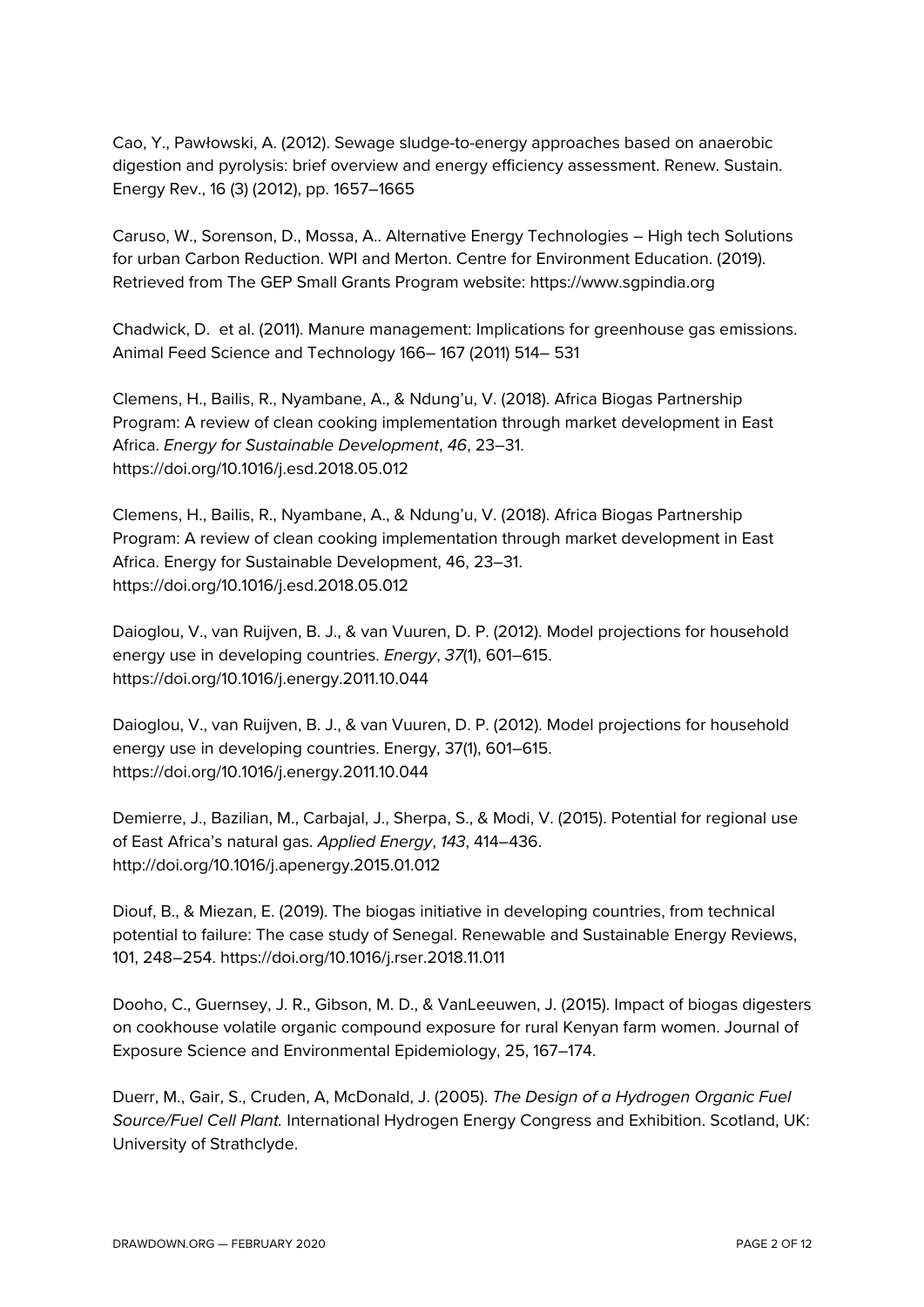Energica. (2009). *Pre-feasibility study for an improved cook stoves project in Northern Ghana*. Retrieved from http://www.care.org/sites/default/files/documents/CC-2009-GHA-Cookstoves\_Ghana.pdf

Energinet (2012). *Technology Data for Energy Plants. Generation of Electricity and District Heating, Energy Storage and Energy Carrier Generation and Conversion.* Danish Energy Agency and Energinet.dk. Available at:

www.energinet.dk/SiteCollectionDocuments/Danske%20dokumenter/Forskning/Technology\_ data\_for\_energy\_plants.pdf

Energypedia (2016). *Biogas Portal.* Available at: https://energypedia.info/wiki/Portal:Biogas

Eurostat (2016). *Agriculture – greenhouse gas emission statistics.* Eurostat Statistic Explained. Available at:http://ec.europa.eu/eurostat/statistics-explained/index.php/Agriculture\_- \_greenhouse\_gas\_emission\_statistics

Ferrer-Martí, L., Ferrer, I., Sánchez, E., & Garfí, M. (2018). A multi-criteria decision support tool for the assessment of household biogas digester programmes in rural areas. A case study in Peru. *Renewable and Sustainable Energy Reviews*, *95*, 74–83. https://doi.org/10.1016/j.rser.2018.06.064

Food and Agriculture Organization of the United Nations. (2014). Global livestock production and Health Atlas. Retrieved from http://kids.fao.org/glipha/

Food and Agriculture Organization of the United Nations. (2016). Food and Agriculture Organization of the United Nations. Retrieved from Burning Crop Residues website: http://www.fao.org/faostat/en/#data/GB

Food and Agriculture Organization of the United Nations. (2016). Food and Agriculture Organization of the United Nations. Retrieved from http://www.fao.org/faostat/en/#data/GB

Friends of the Earth (2009). Briefing: Pyrolysis and Gasification Available at: http://www.foe.co.uk/resource/briefings/gasification\_pyrolysis.pdf

GACC (2016). *Technology and Fuel.* Global Alliance for Clean Cookstoves. Available at: https://cleancookstoves.org/

Garfí, A., Martí-Herrero, J., Garwood, A., & Ferrer, I. (2016). Household anaerobic digesters for biogas production in Latin America: A review. Renewable and Sustainable Energy Reviews, 60, 599–614. https://doi.org/DOI: 10.1016/j.rser.2016.01.071

Gebrezgabher, S.A., Meuwissen, M.P.M, Prins, B.A.M, Lansink, A. (2010). Economic analysis of anaerobic digestion—A case of Green power biogas plant in The Netherlands, NJAS - Wageningen Journal of Life Sciences, Volume 57, Issue 2, June 2010, Pages 109-115, ISSN 1573-5214, http://dx.doi.org/10.1016/j.njas.2009.07.006.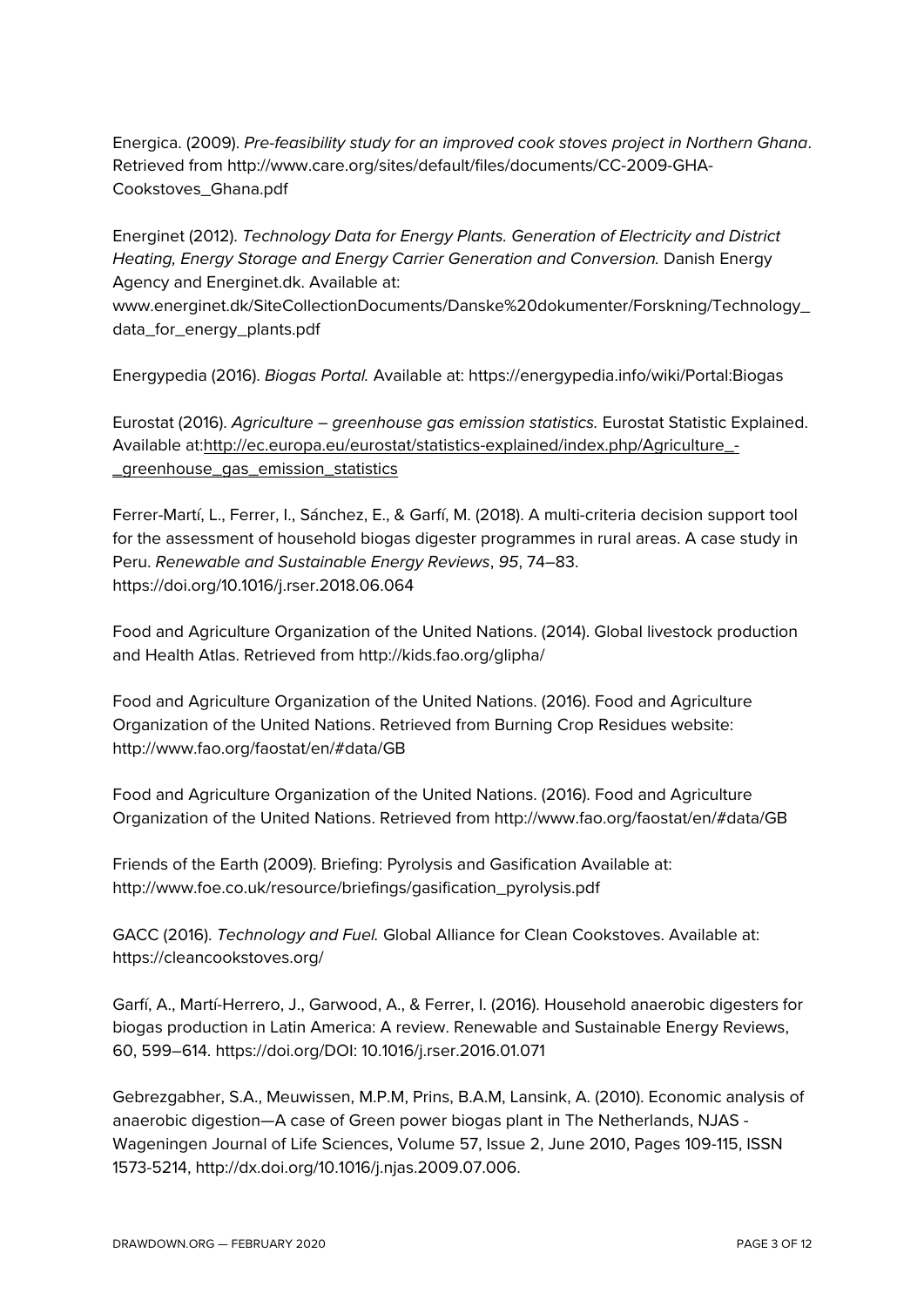Ghimire, P. (2005). Final Report on Technical Study of Biogas Plants Installed in Bangladesh. December 2005. Available at: https://cleancookstoves.org/binarydata/RESOURCE/file/000/000/77-1.pdf

Giraldo, J., Preckel, P., Gotham, D. (2013). An Assessment of the Potential for Electricity Generation in Indiana from Biogas Resources. State Utility Forecasting Group, Available at: https://www.purdue.edu/discoverypark/energy/assets/pdfs/SUFG/publications/SUFG\_Biogas. pdf

Global Alliance For Clean Cook Stoves. (2015). The state of the global clean and improved cookstove sector. Retrieved from https://openknowledge.worldbank.org/bitstream/handle/10986/21878/96499.pdf

Gosens, J., Lu, Y., He, G., Bluemling, B., & Beckers, T. A. M. (2013). Sustainability effects of household-scale biogas in rural China. *Energy Policy*, *54*, 273–287. https://doi.org/10.1016/j.enpol.2012.11.032

Greenpeace, 2015. World Energy [R]evolution, a sustainable world energy outlook. Greenpeace. Available at: http://www.greenpeace.org/international/Global/international/publications/climate/2015/Energ y-Revolution-2015-Full.pdf

Grieshop, A. P., Marshall, J. D., & Kandlikar, M. (2011). Health and climate benefits of cookstove replacement options. *Energy Policy*, *39*(12), 7530–7542. https://doi.org/10.1016/j.enpol.2011.03.024

Grösch, N., Delivand, M. K., Barz, M., & Bittrich, P. (2018). Trade-offs between Manure Management with and without Biogas Production. The Open Waste Management Journal, 11, 1–11. https://doi.org/DOI: 10.2174/1876400201811010001

Hamid, R. G., & Blanchard, R. E. (2018). An assessment of biogas as a domestic energy source in rural Kenya: Developing a sustainable business model. Renewable Energy, 121, 368–376. https://doi.org/10.1016/j.renene.2018.01.032

Heegde, F. ter, & Sonder, K. (2007). Biogas for better life - An African Initiative. Retrieved from https://www.susana.org/en/knowledge-hub/resources-and-publications/library/details/596

Hou, J., Zhang, W., Wang, P., Dou, Z., Gao, L., & Styles, D. (2017). Greenhouse Gas Mitigation of Rural Household Biogas Systems in China: A Life Cycle Assessment. *Energies*, *10*(2), 239. https://doi.org/10.3390/en10020239

Hyman, J., & Bailis, R. (2018). Assessment of the Cambodian National Biodigester Program. Energy for Sustainable Development, 46, 11–22. https://doi.org/10.1016/j.esd.2018.06.008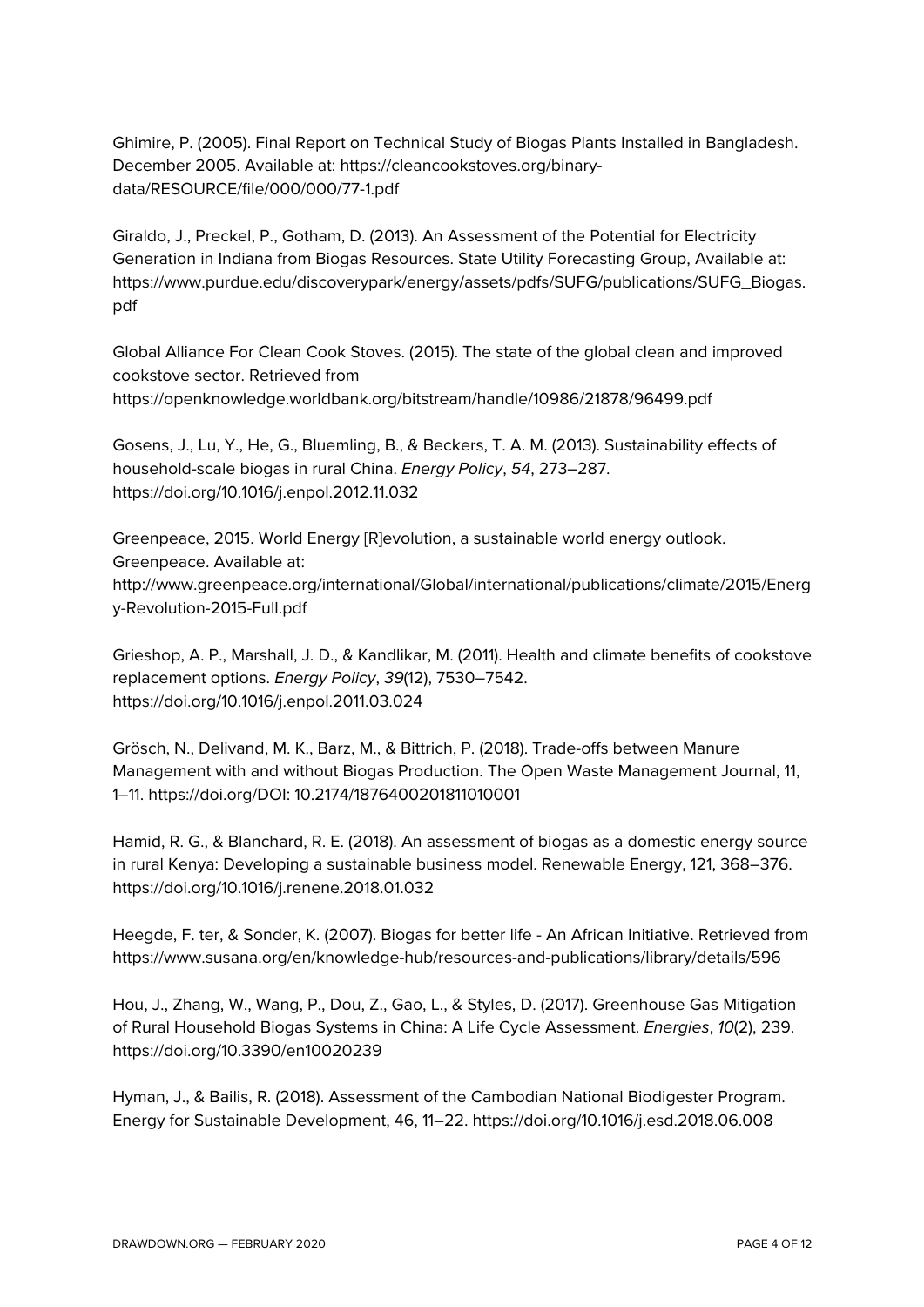Ibitoye, F. I. (2013). The millennium development goals and household energy requirements in Nigeria. SpringerPlus, 2(1), 1–9.

IEA (2006). Energy for Cooking in Developing Countries. In IEA, World Energy Outlook 2006 (pp. 419–445). OECD Publishing. Available at: http://www.oecd-ilibrary.org/energy/worldenergy-outlook-2006/energy-for-cooking-in-developing-countries\_weo-2006-16-en

IEA (2012). Technology Roadmap. High-Efficiency, Low-Emissions Coal Fired power generation. International Energy Agency.

IEA (2015). Task 37 Biogas Country Reports. IEA Bioenergy. International Energy Agency. OECD/IEA, Paris. Available at: http://www.iea-biogas.net/country-reports.html

IEA (2016). Energy Technology Perspectives 2016. International Energy Agency. OECD/IEA, Paris.Available:

https://www.iea.org/publications/freepublications/publication/EnergyTechnologyPerspectives 2016\_ExecutiveSummary\_EnglishVersion.pdf

IEA. (2006). Energy for Cooking in Developing Countries. In IEA, *World Energy Outlook 2006* (pp. 419–445). Retrieved from http://www.oecd-ilibrary.org/energy/world-energy-outlook-2006/energy-for-cooking-in-developing-countries\_weo-2006-16-en

IEA. (2013). *World Energy Outlook 2013. Chapter 2 Extract: Modern Energy for All.* Retrieved from

http://www.worldenergyoutlook.org/media/weowebsite/energydevelopment/WEO2013\_Energ yForAll.pdf

International Energy Agency. (2013). *World Energy Outlook 2013*. Retrieved from https://www.iea.org/publications/freepublications/publication/WEO2013.pdf

International Energy Agency. (2014). Africa Energy Outlook. Retrieved from https://www.iea.org/publications/freepublications/publication/WEO2014\_AfricaEnergyOutlook. pdf

International Energy Agency. (2017). *Energy Access Outlook 2017*. Retrieved from https://www.iea.org/publications/freepublications/publication/WEO2017SpecialReport\_Energy AccessOutlook.pdf

International Energy Agency. (2018). World Energy Outlook 2018. Retrieved from https://www.iea.org/weo2018/

International Renewable Energy Agency. (2016). Measuring small-scale biogas capacity and production. Retrieved from https://www.irena.org/publications/2016/Dec/Measuring-smallscale-biogas-capacity-and-production.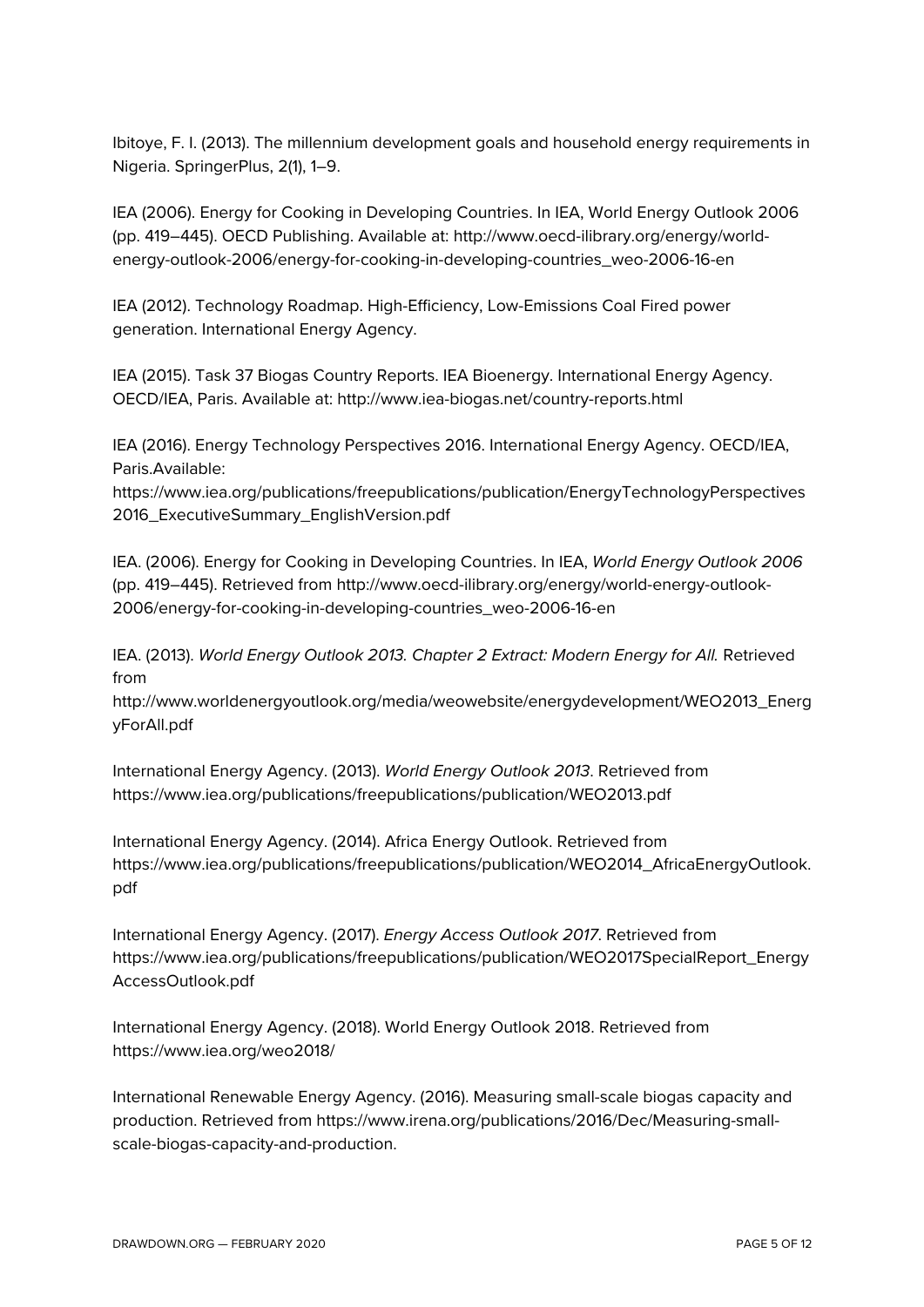International Renewable Energy Agency. (2017). *BIOGAS FOR DOMESTIC COOKING* [Technology Brief]. Retrieved from International Renewable Energy Agency website: https://www.irena.org/-

/media/Files/IRENA/Agency/Publication/2017/Dec/IRENA\_Biogas\_for\_domestic\_cooking\_201 7.pdf

International Renewable Energy Agency. (2017). Biogas for domestic cooking (Technology Brief). International Renewable Energy Agency. Retrieved from https://www.irena.org/- /media/Files/IRENA/Agency/Publication/2017/Dec/IRENA\_Biogas\_for\_domestic\_cooking\_201 7.pdf

IPCC. (2006). Guidelines for National Greenhouse Gas Inventories, Agriculture International Panel for Climate Change Available at: http://www.ipccnggip.iges.or.jp/public/2006gl/pdf/4\_Volume4/V4\_10\_Ch10\_Livestock.pdf

Izumi, T., Matsubara, E., Dung, D.T., Ngan, N.V.C, Chiem, N.H., Higano, Y. (2016). Reduction of Greenhouse Gas Emissions in Vietnam through Introduction of a Proper Technical Support System for Domestic Biogas Digesters. Journal of Sustainable Development. Vol 9, No 3 (2016). DOI: http://dx.doi.org/10.5539/jsd.v9n3p224

Jagger, P., & Shively, G. (2014). Land use change, fuel use and respiratory health in Uganda. *Energy Policy*, *67*, 713–726. https://doi.org/10.1016/j.enpol.2013.11.068

Jeuland, M. A., & Pattanayak, S. K. (2012). Benefits and Costs of Improved Cookstoves: Assessing the Implications of Variability in Health, Forest and Climate Impacts. *PLOS ONE*. https://doi.org/10.1371/journal.pone.0030338

Jeuland, M., & Soo, J.-S. T. (2016). *Analyzing the costs and benefits of clean and improved cooking solutions* [Research Report]. Retrieved from Clean Cooking Alliance website: https://www.cleancookingalliance.org/resources/459.html

Jones, J., Haugen-Kozyra, K., Navaratnasamy, M., et al. (2006). Biogas Overview. Thinking Biogas. Think Alberta! Available at: http://www1.agric.gov.ab.ca/\$department/deptdocs.nsf/all/agdex12280

JRC (2013). The JRC-EU-TIMES model. Assessing the long-term role of the SET Plan Energy technologies. JRC Scientific and policy reports. European Commission. Available at: http://publications.jrc.ec.europa.eu/repository/handle/JRC85804

K. Baylis, N.D. Paulson (2011). Potential for carbon offsets from anaerobic digesters in livestock production, Animal Feed Science and Technology 166– 167 (2011) 446– 456.

Kang, J. Y., Kang, D.W., Kim, T S., Hur, K.B. (2014) Economic evaluation of biogas and natural gas co-firing in gas turbine combined heat and power systems Appl.Thermal Eng. 2014; 70: 723-731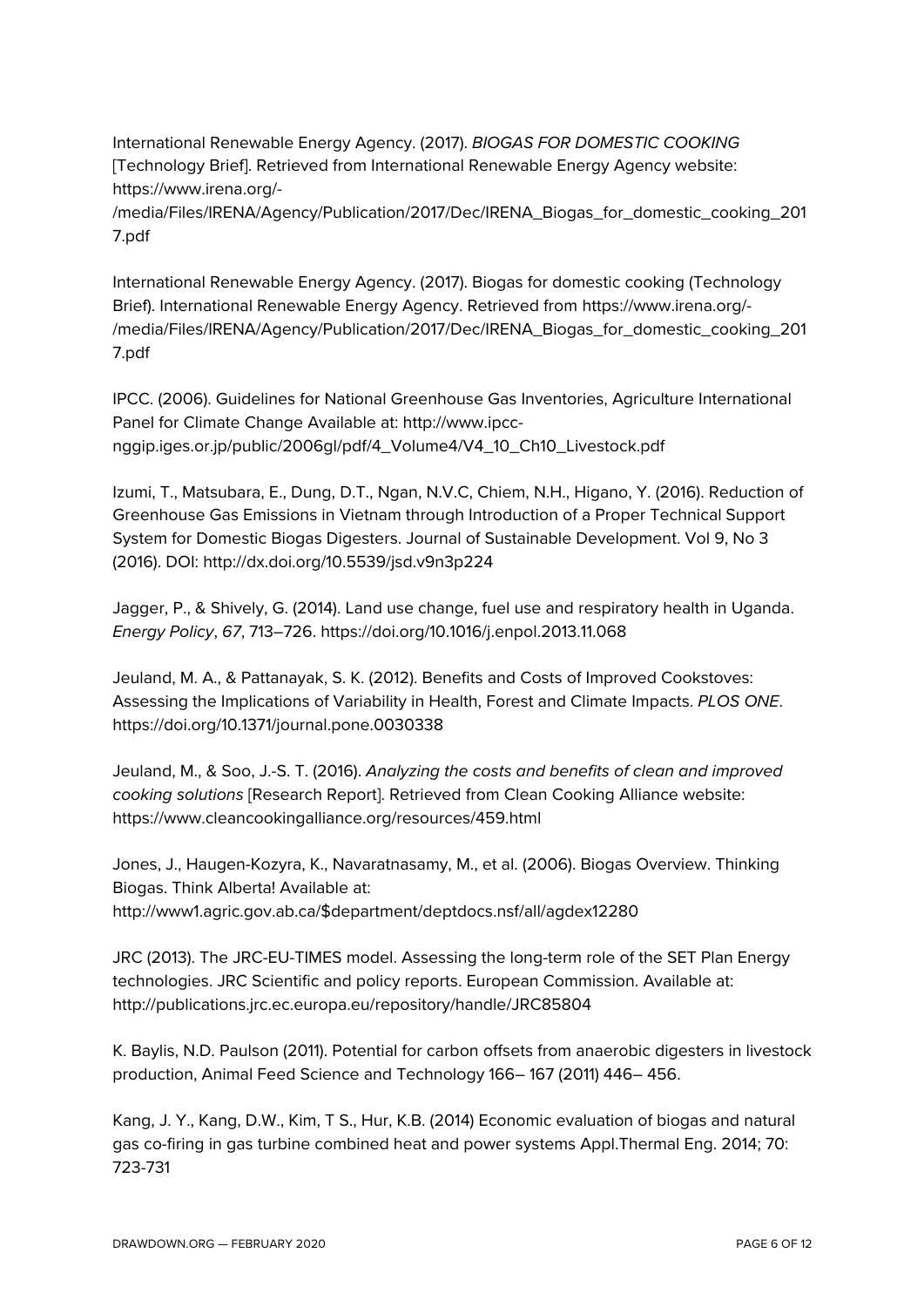Karellas, S., Boukis, I, Kontopolous, G. (2010). Development of an investment decision tool for biogas production from agricultural waste. Renewable and Sustainable Energy Reviews. Volume 14, Issue 4, May 2010, Pages 1273–1282

Kelessidis, A, Stasinakis, A.S. (2012). Comparative study of the methods used for treatment and final disposal of sewage sludge in European countries. Waste Manage., 32 (6) (2012), pp. 1186–1195

Khan, E. U., & Martin, A. R. (2016). Review of biogas digester technology in rural Bangladesh. Renewable and Sustainable Energy Reviews, 62. https://doi.org/10.1016/j.rser.2016.04.044

Kumar, P., & Igdalsky, L. (2019). Sustained uptake of clean cooking practices in poor communities: Role of T social networks. Energy Research & Social Science, 48, 189–193. https://doi.org/10.1016/j.erss.2018.10.008

Mainali, B., Pachauri, S., Nagai, Y. (2012) Analyzing cooking fuel and stove choices in China till 2030. Journal of Renewable and Sustainable Energy, Volume 4, Issue 3 doi: 10.1063/1.4730416

Massé, D.I. et al. (2011). On farm biogas production: A method to reduce GHG emissions and develop more sustainable livestock operations. *Animal Feed Science and Technology 166– 167 (2011) 436– 445.*

Massé, D.I. et al. (2011). On farm biogas production: A method to reduce GHG emissions and develop more sustainable livestock operations. Animal Feed Science and Technology 166– 167 (2011) 436– 445.

Mengistu, M. G., Simane, B., Eshete, G., & Workneh, T. S. (2015). A Review on biogas technology and its contributions to sustainable rural livelihood in Ethiopia. Renewable and Sustainable Energy Reviews, 48, 306–316. http://dx.doi.org/10.1016/j.rser.2015.04.026

Miah, Md. D., Al Rashid, H., & Shin, M. Y. (2009). Wood fuel use in the traditional cooking stoves in the rural floodplain areas of Bangladesh: A socio-environmental perspective. *Biomass and Bioenergy*, *33*, 70–78. https://doi.org/doi:10.1016/j.biombioe.2008.04.015

Mills, N., Pearce, P., Farroe, J., Kirkby, N.F. (2014). Environmental & economic life cycle assessment of current & future sewage sludge to energy technologies. Waste Management, Volume 34, Issue 1, January 2014, Pages 185–195

Msibi, S. S., & Kornelius, G. (2017). Potential for domestic biogas as household energy supply in South Africa. Journal of Energy in Southern Africa, 28. http://dx.doi.org/10.17159/2413- 3051/2017/v28i2a1754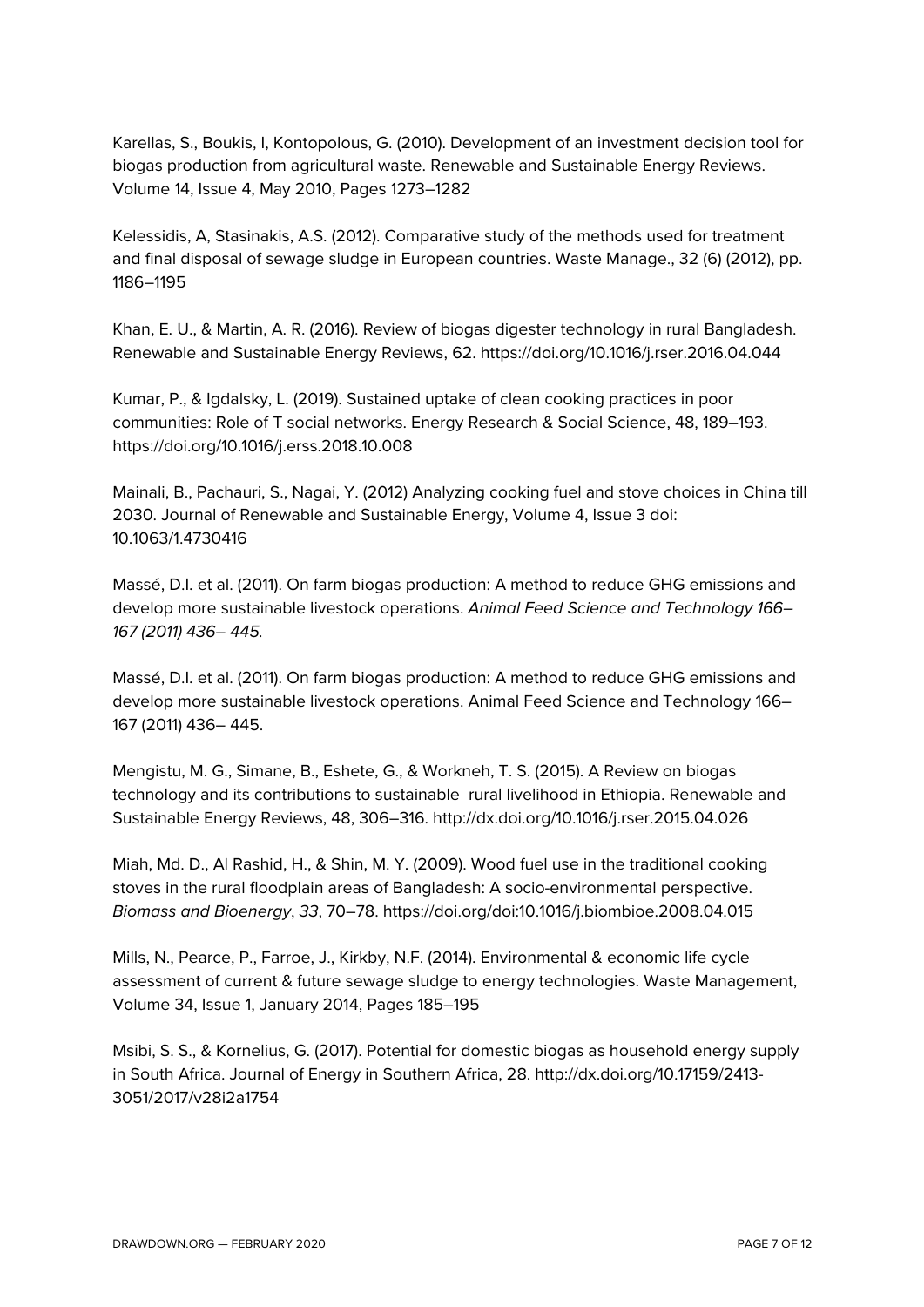Mwirigi, J., Balana, B. B., Mugisha, J., Walekhwa, P., Melamu, R., Nakami, S., & Makenzi, P. (2014). Socio-economic hurdles to widespread adoption of small-scale biogas digesters in Sub-Saharan Africa: A review. *Biomass and Bioenergy*, *70*, 17–25. https://doi.org/10.1016/j.biombioe.2014.02.018

myclimate. (n.d.). Biogas for rural Households. Retrieved April 18, 2019, from https://www.myclimate.org/information/climate-protection-projects/detail-climate-protectionprojects/india-biogas-7168/

Nakagami, H., Murakoshi, C., & Iwafune, Y. (2008). International comparison of household energy consumption and its indicator. *Proceedings of the 2008 ACEEE Summer Study on Energy Efficiency in Buildings*, 214–224.

National Environmental Protection Agency of the Islamic Republic of Afghanistan. (n.d.). Afghanistan Initial National Communication. Retrieved from https://unfccc.int/resource/docs/natc/afgnc1.pdf

Office of the Registrar General & Census Commissioner. (2019). HH-01 Normal Households By Household Size [Government]. Retrieved from CensusIndia website: http://www.censusindia.gov.in/2011census/hh-series/hh01.html

Pachauri, S., Rao, N. D., & Cameron, C. (2018). Outlook for modern cooking energy access in Central America. PLOS ONE, 13(6), e0197974. https://doi.org/10.1371/journal.pone.0197974

Paolini, V., Petracchini, F., Segreto, M., Tomassetti, L., Naja, N., & Cecinato, A. (2018). Environmental impact of biogas: A short review of current knowledge. *Journal of Environmental Science and Health, Part A*. Retrieved from https://www.tandfonline.com/doi/abs/10.1080/10934529.2018.1459076

Parikh, J. K., Sharma, A., Singh, C., & Neelakantan, S. (2014). *Providing Clean Cooking Fuel in India: Challenges and solutions*. 37.

Pehnt, M. (2006). Dynamic life cycle assessment (LCA) of renewable energy technologies. Renewable Energy 31 (2006) 55–7.

PEW (2011). Anaerobic Digesters. Center for Climate and Energy Studies, Available at: http://www.c2es.org/technology/factsheet/anaerobic-digesters

Pokharel, S. (2004). Energy economics of cooking in households in Nepal. *Energy*, *29*(4), 547–559. https://doi.org/10.1016/j.energy.2003.10.015

Putti, V. R., Tsan, M., Mehta, S., & Kammila, S. (2015). *The State of the Global Clean and Improved Cooking Sector*. Retrieved from https://openknowledge.worldbank.org/handle/10986/21878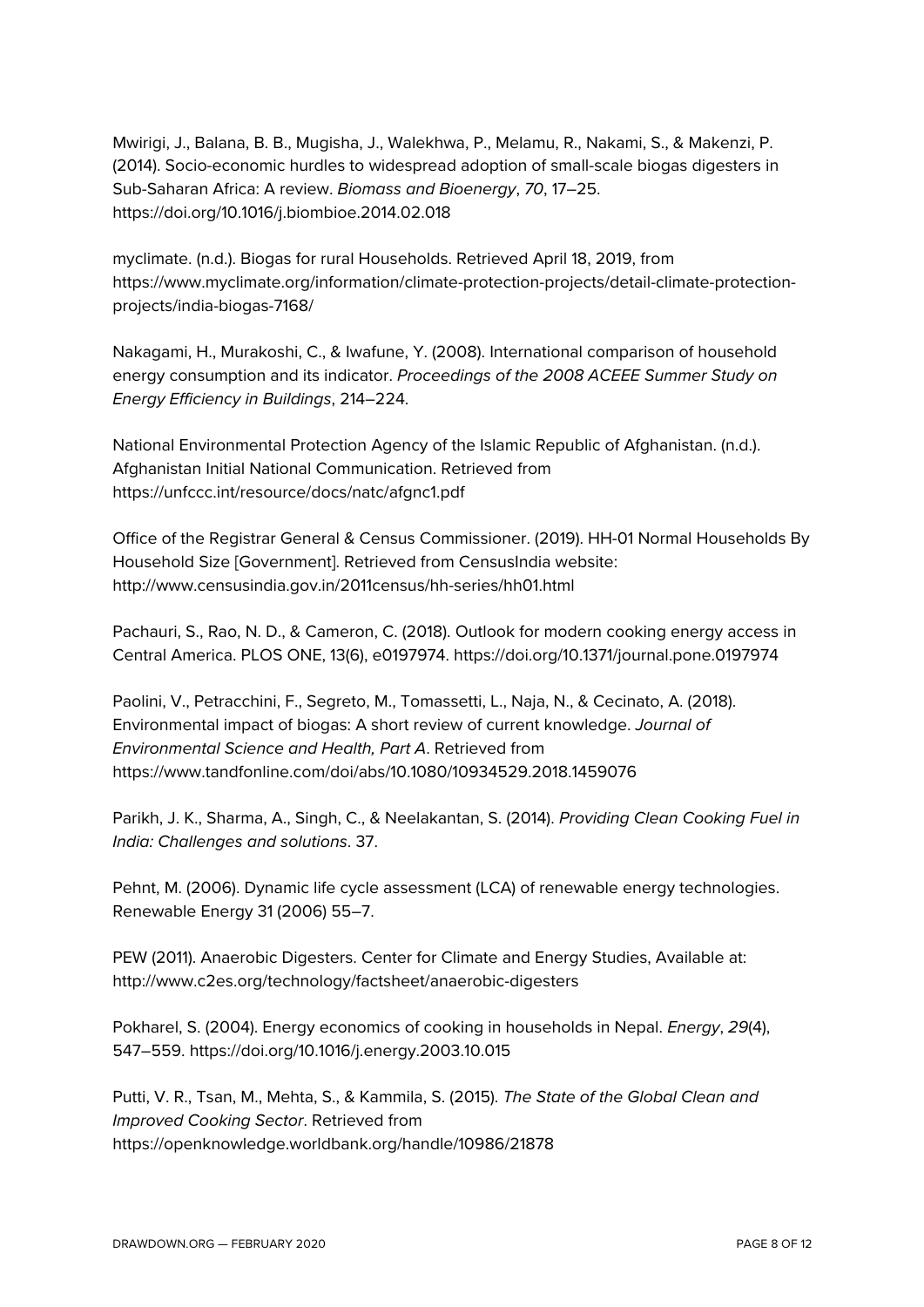Pydipati, T. (2010). Biogas in India. Stanford University. Retrieved from http://large.stanford.edu/courses/2010/ph240/pydipati2/

Quinn, A. K., Bruce, N., Puzzolo, E., Dickinson, K., Sturke, R., Jack, D. W., … Rosenthal, J. P. (2018). An analysis of efforts to scale up clean household energy for cooking around the world. Energy for Sustainable Development, 46, 1–10. https://doi.org/10.1016/j.esd.2018.06.011

Rajendran, K., Aslanzadeh, S., & Taherzadeh, M. J. (2012). Household Biogas Digesters—A Review. *Energies*, *5*(8), 2911–2942. https://doi.org/10.3390/en5082911

Rajendran, K., Aslanzadeh, S., & Taherzadeh, M. J. (2012). Household Biogas Digesters—A Review. Energies, 5(8), 2911–2942. https://doi.org/10.3390/en5082911

REN21. (2015). Renewables 2015 Global Status Report. Renewable Energy Policy Network for the 21st century. Retrieved from http://www.ren21.net/wp-content/uploads/2015/07/REN12- GSR2015\_Onlinebook\_low1.pdf

REN21. Renewables 2016. Global Status Report. Renewable Energy Policy Network for the 21st Century. Available at: http://www.ren21.net/wpcontent/uploads/2016/10/REN21\_GSR2016\_FullReport\_en\_11.pdf

Renewable Energy Policy Network for the 21st Century. (2018). Renewables 2018 Global Status Report (A comprehensive annual overview of the state of renewable energy). REN21. Retrieved from http://www.ren21.net/wp-content/uploads/2018/06/17- 8652\_GSR2018\_FullReport\_web\_final\_.pdf

Rijal, K., Bansal, N. K., & Grover, P. D. (1990). Rural household energy demand modelling: A case study of Nepal. Energy Economics, 12(4), 279–288.

Roopnarain, A., & Adeleke, R. (2017). Current status, hurdles and future prospects of biogas digestion technology in Africa. Renewable and Sustainable Energy Reviews, 67, 1162–1179. http://dx.doi.org/10.1016/j.rser.2016.09.087

Roubík, H., Mazancova, J., Banout, J., & Verner, V. (2016). Addressing problems at small-scale biogas plants: a case study from central Vietnam. Journal of Cleaner Production, 112, 2784– 2792. http://dx.doi.org/10.1016/j.jclepro.2015.09.114

Rupf, G. V., Bahri, P. A., Boer, K. de, & McHenry, M. P. (2016). Broadening the potential of biogas in Sub-Saharan Africa: An assessment of feasible technologies and feedstocks. Renewable and Sustainable Energy Reviews, 61, 556–571. http://dx.doi.org/10.1016/j.rser.2016.04.023

SGPindia . Types of Biogas Plants. The GEF Small Grants Programme. Available at: http://www.sgpindia.org/documents/Biogas\_Plants.pdf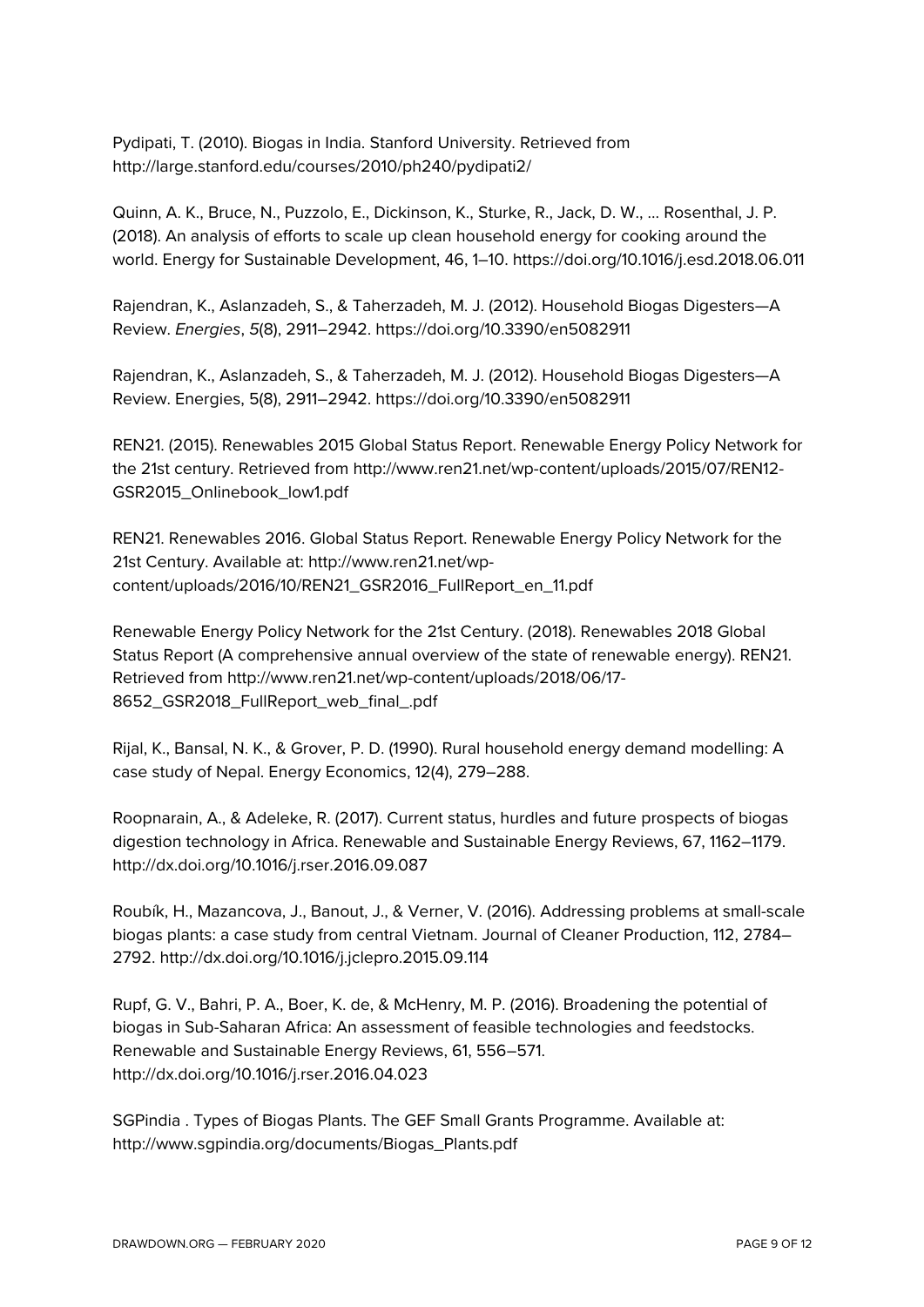Shailendra K, Mishra B. P, Khardiwar M. S, Patel S. K, Sayyad F. G. (2015) Economic Evaluation of Different Size of Biogas Plants in Chhattisgarh (India). Curr World Environ 2015;10(1). doi: http://dx.doi.org/10.12944/CWE.10.1.21

Smith et al. (2013). The potential of biogas digesters to improve livelihoods and long-term sustainability of ecosystem services in Sub-Saharan Africa. University of Aberdeen, Makerer University, James Hutton Institute, Scottish Agricultural College, Green Heat Uganda, Phytobiotechnology Research Foundation, Orskov Foundation. UK Department for International Development, DFID. Available at: https://www.abdn.ac.uk/sustainableinternational-development/documents/Final\_report\_140613\_-\_small.pdf

SNV (2016). Biogas Projects. SNV, Netherlands. Available at: http://www.snv.org/search/biogas

Stockholm Environment Institute. (2019). Retrieved from Stockholm Environment Institute website: https://www.sei.org

Suh, Y., Rousseaux, P. (2002). An LCA of alternative wastewater sludge treatment scenarios. Resources, Conservation and Recycling 35 (2002) 191–200.

Suscon (2005). Chapter 8: Financial Analysis of Biomethane Production Biomethane from Dairy Waste: A Sourcebook for the Production and Use of Renewable Natural Gas in California.

The Glacier Trust. (2012). *Forest Conservation and Improved Cooking Stoves (ICSs)* [Phase two, Interim report]. Retrieved from Phase two, Interim report website: http://static1.1.sqspcdn.com/static/f/557676/21772951/1359420847167/Forest+Conservation+a nd+Improved+Cooking+Stoves+project+Middle+Mountains+Nepal+Report+updated+Jan+2013 .pdf?token=VNVfBepofKC%2BmnsUcq6uDxgzFBE%3D

The World Bank. (2011). Household Cookstoves, Environment, Health, and Climate Change. Retrieved from http://cleancookstoves.org/resources\_files/household-cookstoves.pdf

Tucho, G., & Nonhebel, S. (2015). Bio-Wastes as an Alternative Household Cooking Energy Source in Ethiopia. *Energies*, *8*(9), 9565–9583. http://doi.org/10.3390/en8099565

U.S. EPA (2015). Test Results of Cook Stove Performance. Available at: www.ewbusa.org/files/2015/05/TestResultsCookstovePerformance.pdf

U.S. EPA (2016a). Anaerobic Digestion, AgStar, Available at: http://www.epa.gov/agstar/anaerobic/ad101/anaerobic-digesters.html

U.S. EPA (2016b). Sources of greenhouse gas emissions. United States Environmental Protection Agency. Available at: https://www.epa.gov/ghgemissions/sources-greenhouse-gasemissions#agriculture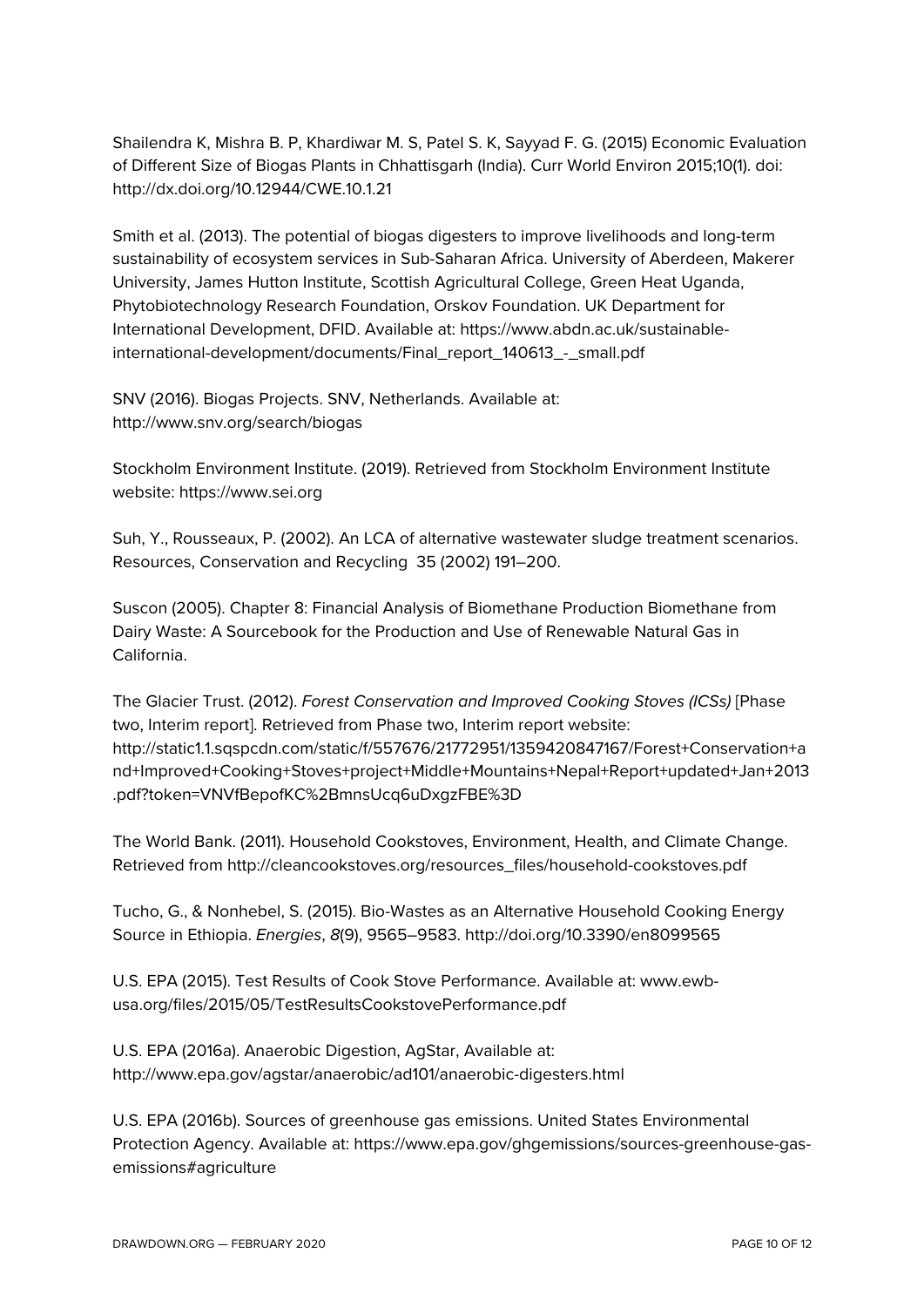UNDESA, 2015. World Population Prospects: The 2015 Revision. United Nations Department of Economic and Social Affairs, Population Division, United Nations, New York. Available at: https://esa.un.org/unpd/wpp/

United Nations data. (2019). Households by age and sex of reference person and by size of household. Retrieved from http://data.un.org/Data.aspx?d=POP&f=tableCode:50

Ürge-Vorsatz, D., Eyre, N., Graham, P., Harvey, D., Hertwich, E., Jiang, Y., Novikova, A. (2012). Chapter 10 - Energy End-Use: Building. In Global Energy Assessment - Toward a Sustainable Future (pp. 649–760). Cambridge University Press, Cambridge, UK and New York, NY, USA and the International Institute for Applied Systems Analysis, Laxenburg, Austria. Retrieved from www.globalenergyassessment.org

USDA (2008). Farm-Based Anaerobic Digesters as an Energy and Odor Control Technology, USDA, Agricultural. Economic Report 843, February 2008.

USDA (2011). Climate Change Policy and the Adoption of Methane Digesters on Livestock Operations. USDA, Economic Research Service, ERR-111, February 2011.

USDA (2014). Biogas opportunities Roadmap. Voluntary Actions to Reduce Methane Emissions and Increase Energy Independence. U.S. Department of Agriculture, U.S. Environmental Protection Agency, U.S. Department of Energy August 2014.

Venkataraman, C., Sagar, A. D., Habib, G., Lam, N., & Smith, K. R. (2010). The Indian National Initiative for Advanced Biomass Cookstoves: The benefits of clean combustion. *Energy for Sustainable Development*, *14*(2), 63–72. https://doi.org/10.1016/j.esd.2010.04.005

Vianello, M. (2016). A Review of Cooking Systems for Humanitarian Settings. Chatham House.Retrieved from https://www.chathamhouse.org/sites/default/files/publications/research/2016-05-19-meireview-of-cooking-systems-vianello.pdf

Vijay, V. K., Kapoor, R., Trivedi, A., & Vijay, V. (2015). Biogas as Clean Fuel for Cooking and Transportation Needs in India. In P. Ravindra (Ed.), *Advances in Bioprocess Technology* (pp. 257–275). https://doi.org/10.1007/978-3-319-17915-5\_14

Wang, X., Lu, X., Yang, G., Feng, Y., & Ren, G. (2016). Development process and probable future transformations of rural biogas in China. Renewable and Sustainable Energy Reviews, 55, 703–712. http://dx.doi.org/10.1016/j.rser.2015.09.097

Wilkie, A. (2015). Biogas a renewable biofuel. University of Florida. Available at: http://biogas.ifas.ufl.edu/FAQ.asp